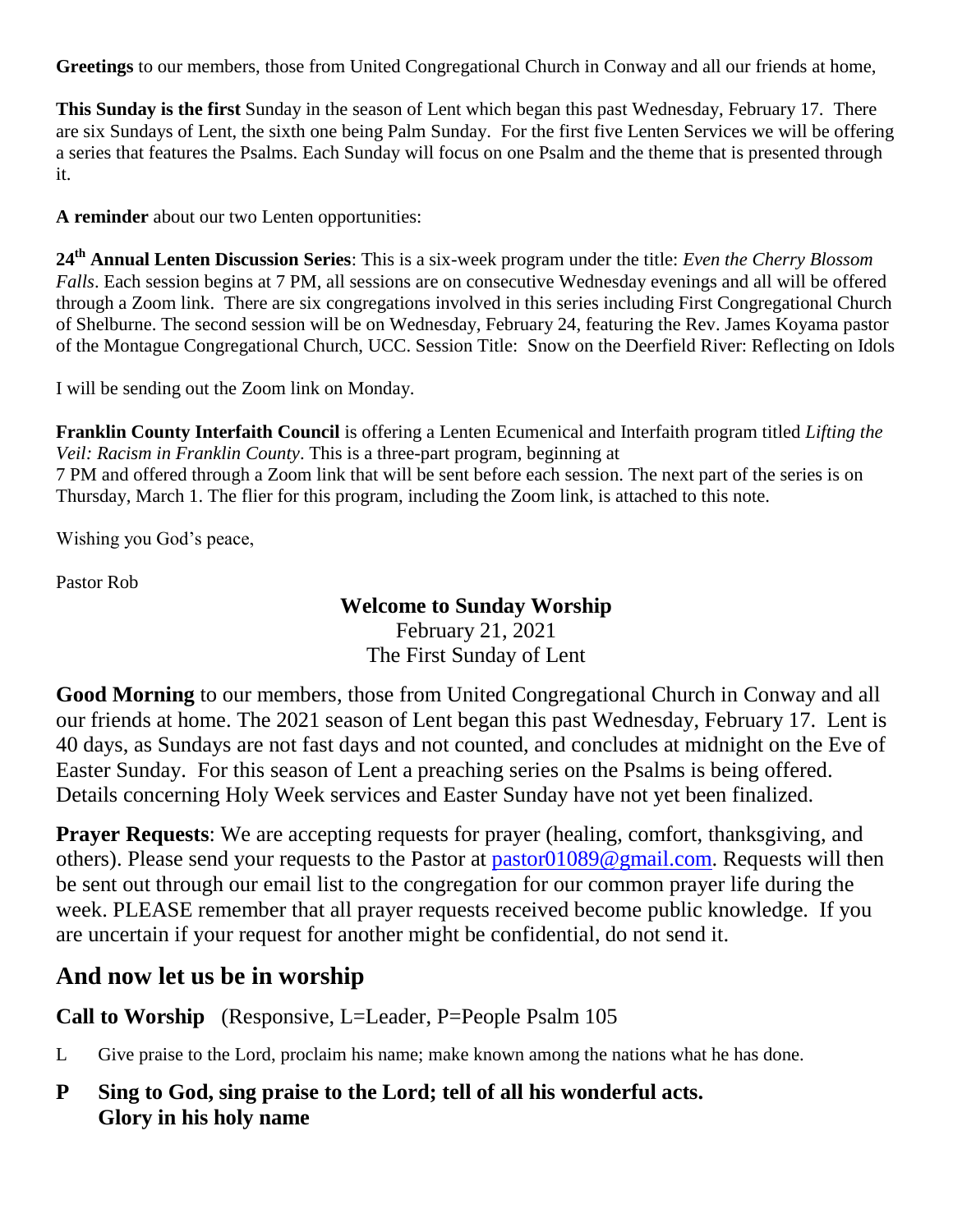L Let the hearts of those who seek the Lord rejoice.

### **Morning Unison Prayer & the Lord's Prayer** Based on Psalm 145

I will proclaim your greatness, O God; I will thank you forever. Every day I will thank you; I will praise you forever and ever for you are great and beyond my understanding. What you have done will be praised from one generation to the next; they will proclaim your mighty acts. They will speak of your glory and majesty. I will meditate on your wonderful deeds and I will proclaim your greatness. You, O Lord, are loving and merciful, slow to become angry and full of constant love. I will praise your name even as I offer this prayer that Christ did teach, saying…*Our Father, who art in heaven, hallowed be thy name. Thy kingdom come, thy will be done, on earth as it is in heaven. Give us this day our daily bread and forgive us our debts as we forgive our debtors. And lead us not into temptation but deliver us from evil. For thine is the kingdom and the power and the glory forever. Amen.*

### **Prayers of the People**

Our prayers this morning mirror the theme of Psalm 19, proclamation. There will be times for your own personal prayer and meditation. Let us come before God in prayer.

**O Lord, Our God**, you call us to reflection and action. You bid us to be silent before you and offer words of praise. You enable us to use our solitude well and you encourage us to be in communion will those around us and with you. Help us, O Lord, to be faithful throughout this Lenten season that we may ever strive to attune our wills to yours. On this day we proclaim your goodness even as we offer our prayers of thanksgiving: for life and breath, for each moment of joy, every image of beauty that you place before us, for the bounties of our tables, and the bonds of family, fellowship, and friendship. On this day, we proclaim your love even as we ask for your healing touch for those whom we know and love (personal prayers). Gracious God allow us, in some way, to be the bearers of wholeness to those who struggle and are in need. On this day we proclaim your compassion even as we pray for those who have experienced loss, loss of loved one, loss of friend, loss of confidence, loss of direction, we ask that a new strength be found and a new capacity for renewal come to life (personal prayer). May we, some way, help to ease the burden of grief, to bring a respite from the pain of loneliness and loss. On this day we proclaim your greatness in the coming of your reign of peace even as we pray for those throughout this world who hunger and thirst for food or justice, those who live on the edge of life, who have no power or access to power, those who are outcast and out of resources, those who are engaged in conflict or victimized by it, we ask for the power of your holy spirit (personal prayer). On this day we proclaim your greatness for we know that only with the spirit of peace will we step beyond our violent nature, only with the spirit of love,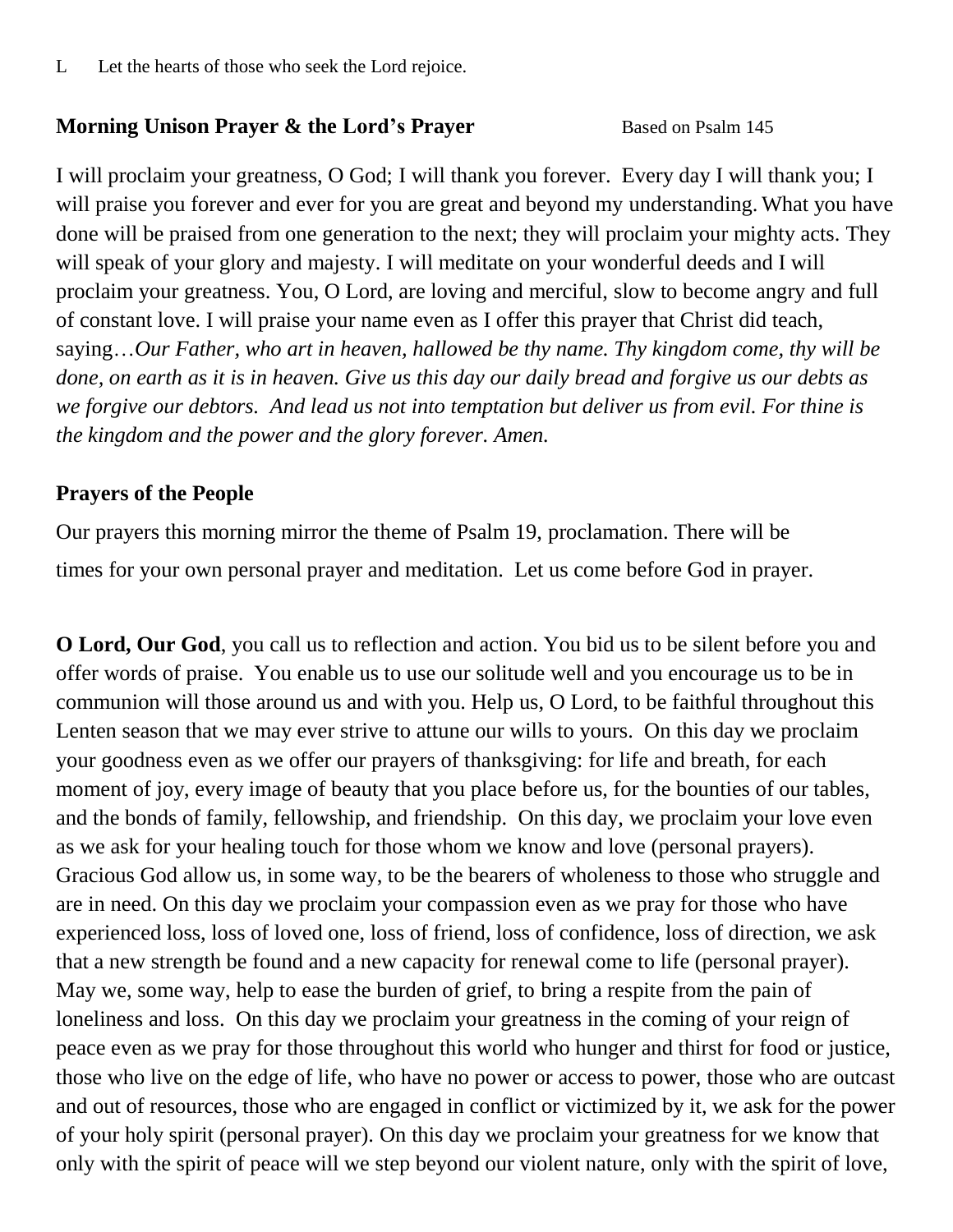will we be able to quench the fires of hatred, only with the spirit of comfort will we be able to reach out to the afflicted and, only with the spirit of forgiveness, will we ever find our wholeness of being, and the peace of your Christ. Amen.

## **Scripture Reading:** Psalm 19

The Book of Psalms contains 150 Psalms. It is a collection composed from older lyrics for use in the temple in Jerusalem. Most were probably composed to accompany worship and include Praise Hymns, Hymns of Kingship, Hymns of Zion, the Holy City, Hymns of Lament and Hymns of Thanksgiving. There are also Psalms about sacred history and wisdom. During this season of Lent, readings from the Book of Psalms will illustrate the themes for each of the Sundays. Psalm 19, our reading for today, is attributed to King David. It is often read on Saturday Sabbath services. The main themes in this psalm are proclaiming the glory of God and the character of God's law. During this season of Lent, readings from the Book of Psalms have illustrated the themes for each of the Sundays. Our Theme for the First Sunday of Lent is Proclamation.

The heavens are telling the glory of God; and the firmament proclaims his handiwork. Day to day pours forth speech, and night to night declares knowledge. There is no speech, nor are there words; their voice is not heard; yet their voice goes out through all the earth, and their words to the end of the world. In the heavens he has set a tent for the sun, which comes out like a bridegroom from his wedding canopy, and like a strong man runs its course with joy. Its rising is from the end of the heavens, and its circuit to the end of them; and nothing is hid from its heat. The law of the LORD is perfect, reviving the soul; the decrees of the LORD are sure, making wise the simple; the precepts of the LORD are right, rejoicing the heart; the commandment of the LORD is clear, enlightening the eyes; the fear of the LORD is pure, enduring forever; the ordinances of the LORD are true and righteous altogether. More to be desired are they than gold, even much fine gold; sweeter also than honey, and drippings of the honeycomb. Moreover, by them is your servant warned; in keeping them there is great reward. But who can detect their errors? Clear me from hidden faults. Keep back your servant also from the insolent; do not let them have dominion over me. Then I shall be blameless, and innocent of great transgression.